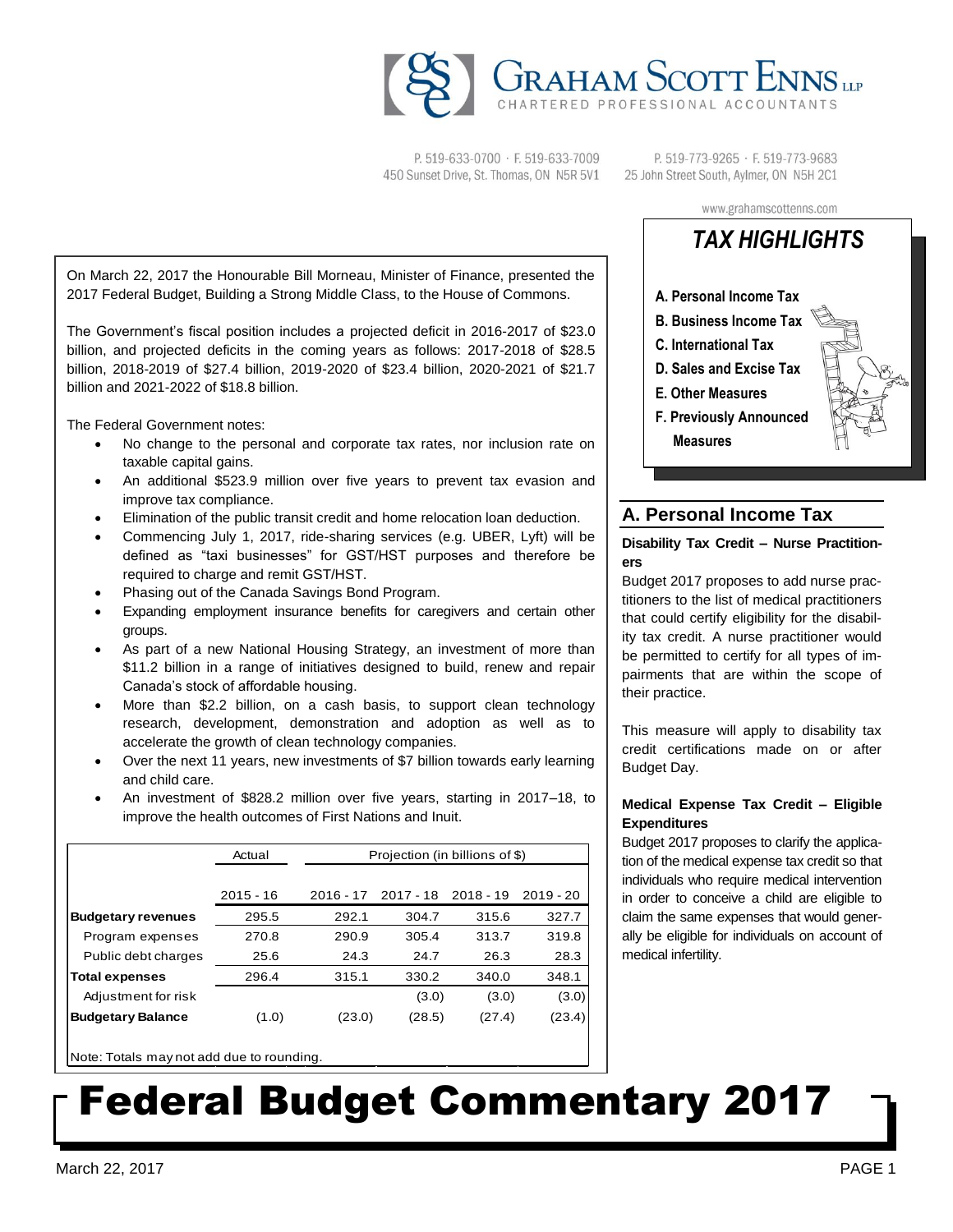This measure will apply to the 2017 and subsequent taxation years. Additionally, taxpayers will be permitted to adjust any of the preceding ten years' tax returns to claim such expenses.

## **Consolidation of Caregiver Credits – New Canada Caregiver Credit**

Budget 2017 proposes to simplify the existing system of tax measures for caregivers by replacing the existing caregiver credit, infirm dependant credit and family caregiver tax credit with a new Canada caregiver credit. This new credit will extend tax relief to some caregivers who may not currently qualify due to the income level of their dependant.

The amounts for this new credit vary based on who the infirm dependent is. In general, the new credit will mirror the amounts that could have been claimed under the current caregiver credit or infirm dependent credit (both \$6,883 in 2017 for an infirm dependent) and family caregiver tax credit (\$2,150 in 2017).

The Canada caregiver credit will be reduced dollar-for-dollar by the dependant's net income above \$16,163 (in 2017).

Under this new credit, an amount will no longer be available in respect of non-infirm seniors who reside with their adult children.

The Canada caregiver credit will apply for the 2017 and subsequent taxation years. The credit amounts that may be claimed and the income thresholds above which the credit will begin to be phased out will be indexed to inflation for taxation years after 2017.

## **Mineral Exploration Tax Credit for Flow-Through Share Investors**

Budget 2017 confirms the previously announced proposal to extend eligibility for the mineral exploration tax credit for an additional year, to flow-through share agreements entered into on or before March 31, 2018.

# **Tuition Tax Credit**

Budget 2017 proposes to extend the eligibility criteria for the tuition tax credit to fees for an individual's tuition paid to a university, college or other post-secondary institution in Canada for occupational skills courses that are not at the postsecondary level. To provide consistency with the rules for certified educational institutions, the tuition tax credit would be available in these circumstances only if the course is taken for the purpose of providing the individual with skills (or improving the individual's skills) in an occupation and the individual has attained the age of 16 before the end of the year.

This measure will apply in respect of eligible tuition fees for courses taken after 2016.

Budget 2017 also proposes to extend eligibility as a "qualifying student" to individuals in the specific circumstances described above, who otherwise meet the conditions to be a "qualifying student". Whether or not an individual is a "qualifying student" is relevant for the tax exemption for scholarship and bursary income.

This measure will apply to the 2017 and subsequent taxation years.

## **Ecological Gifts**

Budget 2017 proposes a number of measures in order to better protect gifts of ecologically sensitive land.

For example, Budget 2017 proposes that the requirement to approve recipients be extended, on a gift-by-gift basis, to municipalities and municipal and public bodies performing a function of government. As well, Budget 2017 proposes that private foundations no longer be permitted to receive ecological gifts.

## **Public Transit Tax Credit**

Budget 2017 proposes that the public transit tax credit be eliminated, effective July 1, 2017. Specifically, the cost of public transit passes and electronic fare cards attributable to public transit use that occurs after June 2017 will no longer be eligible for the credit.

# **Allowances for Members of Legislative Assemblies and Certain Municipal Officers**

Budget 2017 proposes to require that non-accountable allowances paid to certain officials be included in income. The reimbursement of employment expenses will remain a nontaxable benefit to the recipient.

These officials are:

- elected members of provincial and territorial legislative assemblies and officers of incorporated municipalities;
- elected officers of municipal utilities boards, commissions, corporations or similar bodies; and
- members of public or separate school boards or of similar bodies governing a school district.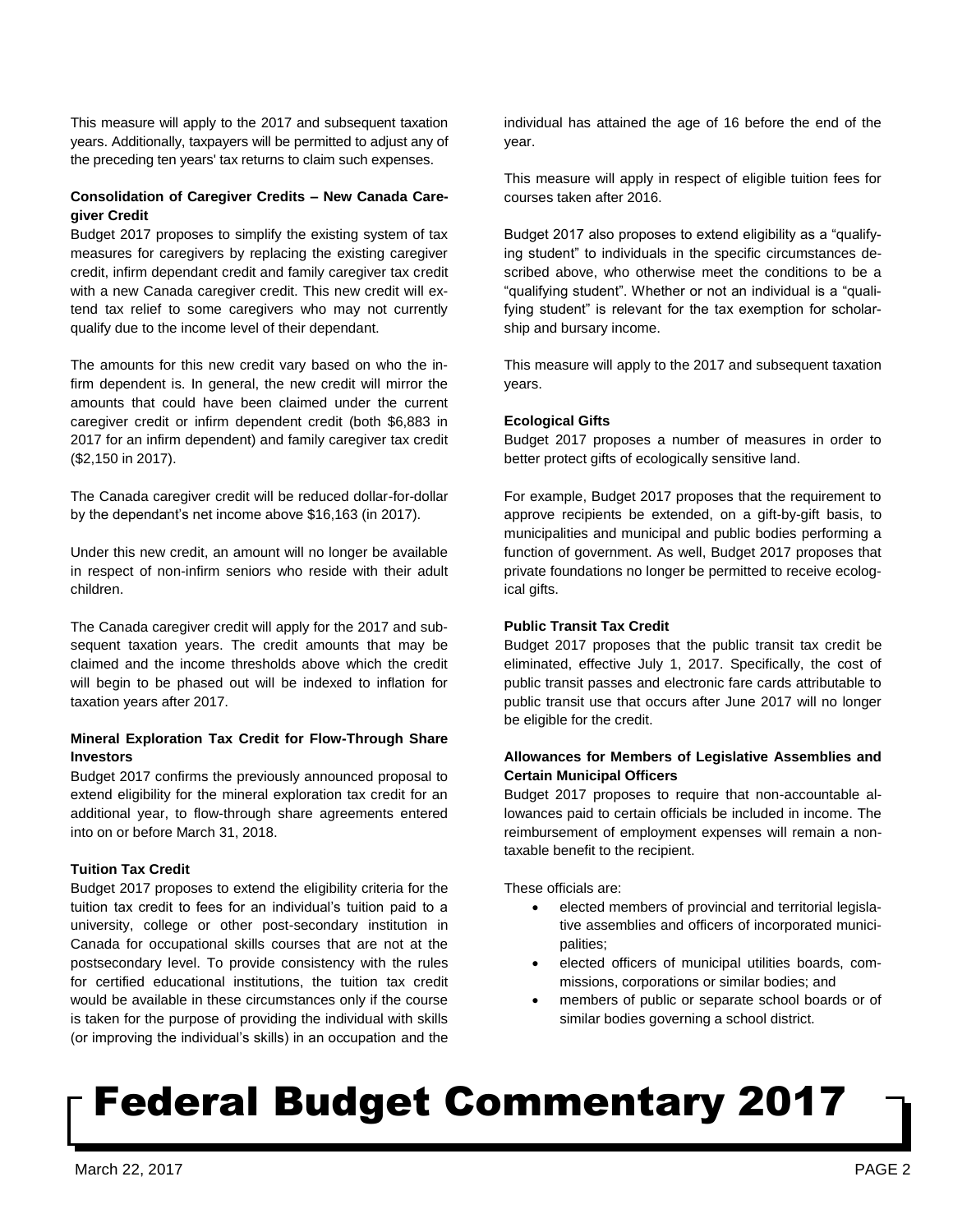This measure will apply to the 2019 and subsequent taxation years.

There was no mention of the exemption for allowances paid to Members of Parliament, however, most Members of Parliaments' allowances were eliminated over 10 years ago.

## **Home Relocation Loans Deduction**

Budget 2017 proposes to eliminate the deduction for the interest benefit of eligible home relocation loans.

This measure will apply to benefits arising in the 2018 and subsequent taxation years.

### **First-Time Donor's Super Credit**

Budget 2017 confirms that the first-time donor's super credit will be allowed to expire in 2017 as planned.

#### **Anti-Avoidance Rules for Registered Plans**

Budget 2017 proposes that certain anti-avoidance rules applicable to TFSAs, RRSPs, and RRIFs be extended to RESPs and RDSPs. These proposals are not expected to have an impact on the vast majority of RESP and RDSP holders, who typically invest in ordinary portfolio investments.

Subject to certain exceptions, this measure will apply to transactions occurring, and investments acquired, after Budget Day.

In addition, Budget 2017 proposes to explore new ways to increase awareness of the Canada Learning Bond program and reduce barriers to access.

# **B. Business Income Tax**

## **Investment Fund Mergers**

*Merger of switch corporations into mutual fund trusts* Budget 2017 proposes to facilitate the reorganization of a mutual fund corporation that is structured as a switch corporation into multiple mutual fund trusts on a tax-deferred basis.

This measure will apply to qualifying reorganizations that occur on or after Budget Day.

## *Segregated fund mergers*

To provide consistent treatment between mutual fund trusts and segregated funds, Budget 2017 proposes to allow insurers to effect tax-deferred mergers of segregated funds. It is proposed that these rules generally parallel the mutual fund merger rules.

This measure will apply to mergers of segregated funds carried out after 2017.

#### **Clean Energy Generation Equipment: Geothermal Energy**

Budget 2017 proposes that eligible geothermal energy equipment under Classes 43.1 and 43.2 be expanded to include geothermal equipment that is used primarily for the purpose of generating heat or a combination of heat and electricity. Eligible costs will include the cost of completing a geothermal well (e.g., installing the wellhead and production string) and, for systems that produce electricity, the cost of related electricity transmission equipment.

Secondly, geothermal heating will be made an eligible thermal energy source for use in a district energy system.

Lastly, expenses incurred for the purpose of determining the extent and quality of a geothermal resource and the cost of all geothermal drilling (e.g., including geothermal production wells), for both electricity and heating projects, will qualify as a Canadian renewable and conservation expense.

The measures will apply in respect of property acquired for use on or after Budget Day that has not been used or acquired for use before Budget Day.

## **Canadian Exploration Expenses: Oil and Gas Discovery Wells**

Budget 2017 proposes that expenditures related to drilling or completing a discovery well (or in building a temporary access road to, or in preparing a site in respect of, any such well) generally be classified as Canadian development expenses (CDE) instead of Canadian exploration expenses (CEE).

This measure will apply to expenses incurred after 2018 (including expenses incurred in 2019 that could have been deemed to have been incurred in 2018 because of the "lookback" rule). However, the measure will not apply to expenses actually incurred before 2021 where the taxpayer has, before Budget Day, entered into a written commitment (including a commitment to a government under the terms of a license or permit) to incur those expenses.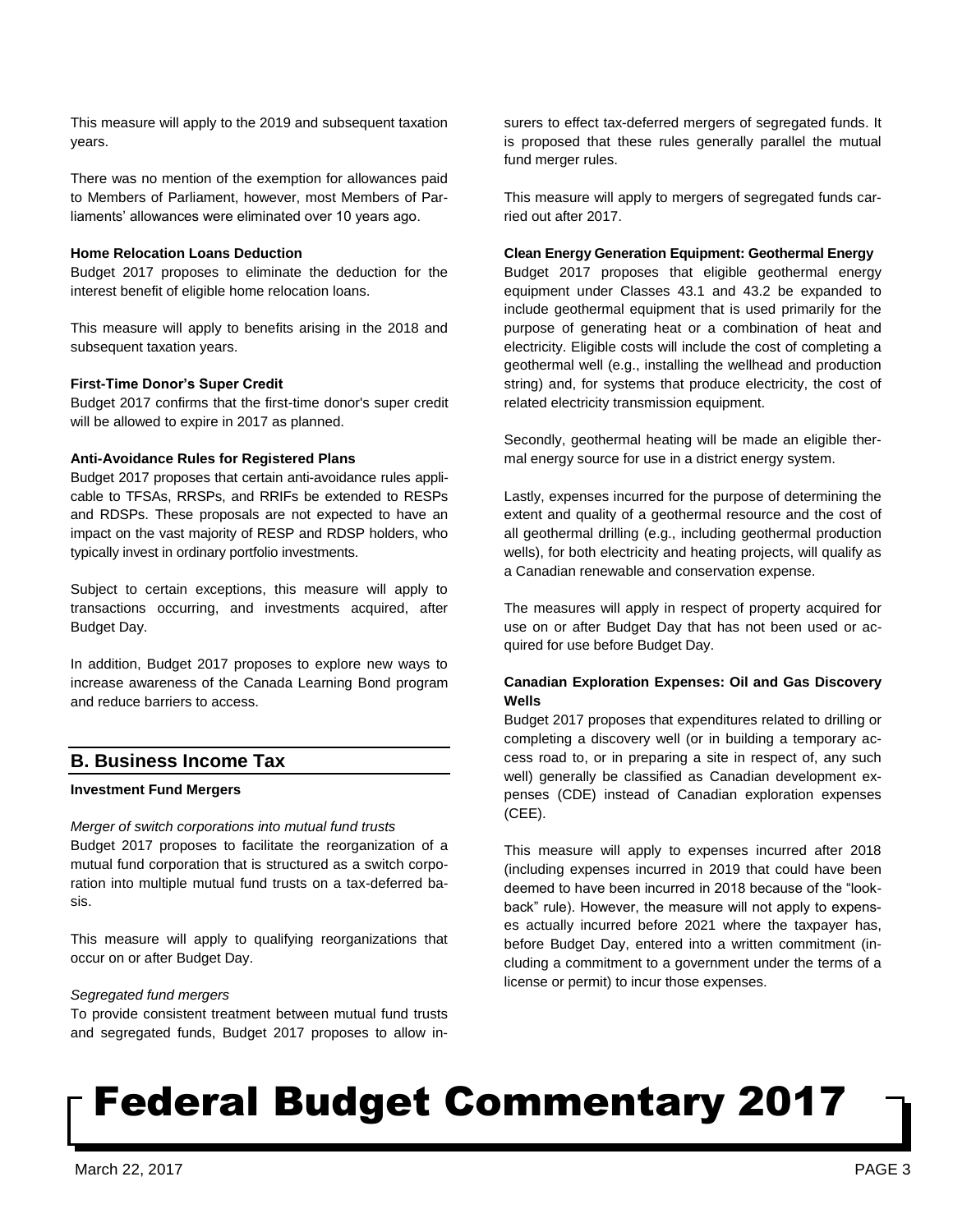# **Reclassification of Expenses Renounced to Flow-Through Share Investors**

An eligible small oil and gas corporation (i.e., with taxable capital employed in Canada of not more than \$15 million) can currently treat up to \$1 million of Canadian development expenses (CDE) as Canadian exploration expenses (CEE) when renounced to shareholders under a flow-through share agreement. CDE is deductible at a rate of 30 per cent per year on a declining-balance basis. CEE is fully deductible in the year it is incurred. Budget 2017 proposes to no longer permit eligible small oil and gas corporations to treat the first \$1 million of CDE as CEE.

This measure will apply in respect of expenses incurred after 2018 (including expenses incurred in 2019 that could have been deemed to be incurred in 2018 because of the lookback rule), with the exception of expenses incurred after 2018 and before April 2019 that are renounced under a flowthrough share agreement entered into after 2016 and before Budget Day.

# **Meaning of Factual Control**

The factual control (de facto) test is one of the tests used to determine whether two or more Canadian controlled private corporations are "associated corporations". Factual control of a corporation exists where a person has "directly or indirectly in any manner whatever" influence that, if exercised, would result in control in fact of the corporation. In each situation, consideration of all the relevant factors is required in determining whether there is factual control of a corporation.

A recent Federal Court of Appeal decision (McGillivray Restaurant Ltd. vs. H.M.Q.) held that, in order for a factor to be considered in determining whether factual control exists, it must include "a legally enforceable right and ability to effect a change to the board of directors or its powers, or to exercise influence over the shareholder or shareholders who have that right and ability". Budget 2017 proposes an amendment to clarify that, in determining whether factual control of a corporation exists, factors may be considered that are not limited to the requirement set out above.

This measure will apply in respect of taxation years that begin on or after Budget Day.

**Timing of Recognition of Gains and Losses on Derivatives** Budget 2017 proposes to introduce an elective mark-tomarket regime for derivatives held on income account. Specifically, an election will allow taxpayers to mark to market all of their eligible derivatives. Once made, the election will remain effective for all subsequent years unless revoked with the consent of the Minister of National Revenue.

Once an election is made by a taxpayer, the taxpayer will be required to annually include in computing its income the increase or decrease in value of its eligible derivatives. Furthermore, the recognition of any accrued gain or loss on an eligible derivative (that was previously subject to tax on a realization basis) at the beginning of the first election year will be deferred until the derivative is disposed of.

This election will be available for taxation years that begin on or after Budget Day.

# **Derivative Straddle Transactions**

Budget 2017 proposes to introduce a specific anti-avoidance rule that targets straddle transactions. In particular, a stoploss rule will effectively defer the realization of any loss on the disposition of a position to the extent of any unrealized gain on an offsetting position. A gain in respect of an offsetting position would generally be unrealized where the offsetting position has not been disposed of and is not subject to mark-to-market taxation.

This measure will apply to any loss realized on a position entered into, on or after Budget Day.

## **Investment Tax Credit for Child Care Spaces**

Budget 2017 proposes to eliminate the investment tax credit for child care spaces. This measure will apply in respect of expenditures incurred on or after Budget Day.

To provide transitional relief, the credit will be available in respect of eligible expenditures incurred before 2020 pursuant to a written agreement entered into before Budget Day.

## **Billed-Basis Accounting**

Currently, taxpayers in certain designated professions (i.e., accountants, dentists, lawyers, medical doctors, veterinarians and chiropractors) may elect to exclude the value of work in progress (WIP) in computing their income. Budget 2017 indicates that this enables these taxpayers to defer tax by permitting the costs associated with WIP to be expensed without the matching inclusion of the associated revenues.

Budget 2017 proposes to eliminate the ability for designated professionals to use billed-basis accounting. For the first taxation year that begins on or after Budget Day, 50 per cent of the lesser of the cost and the fair market value of WIP will be included in income. In subsequent taxation years, the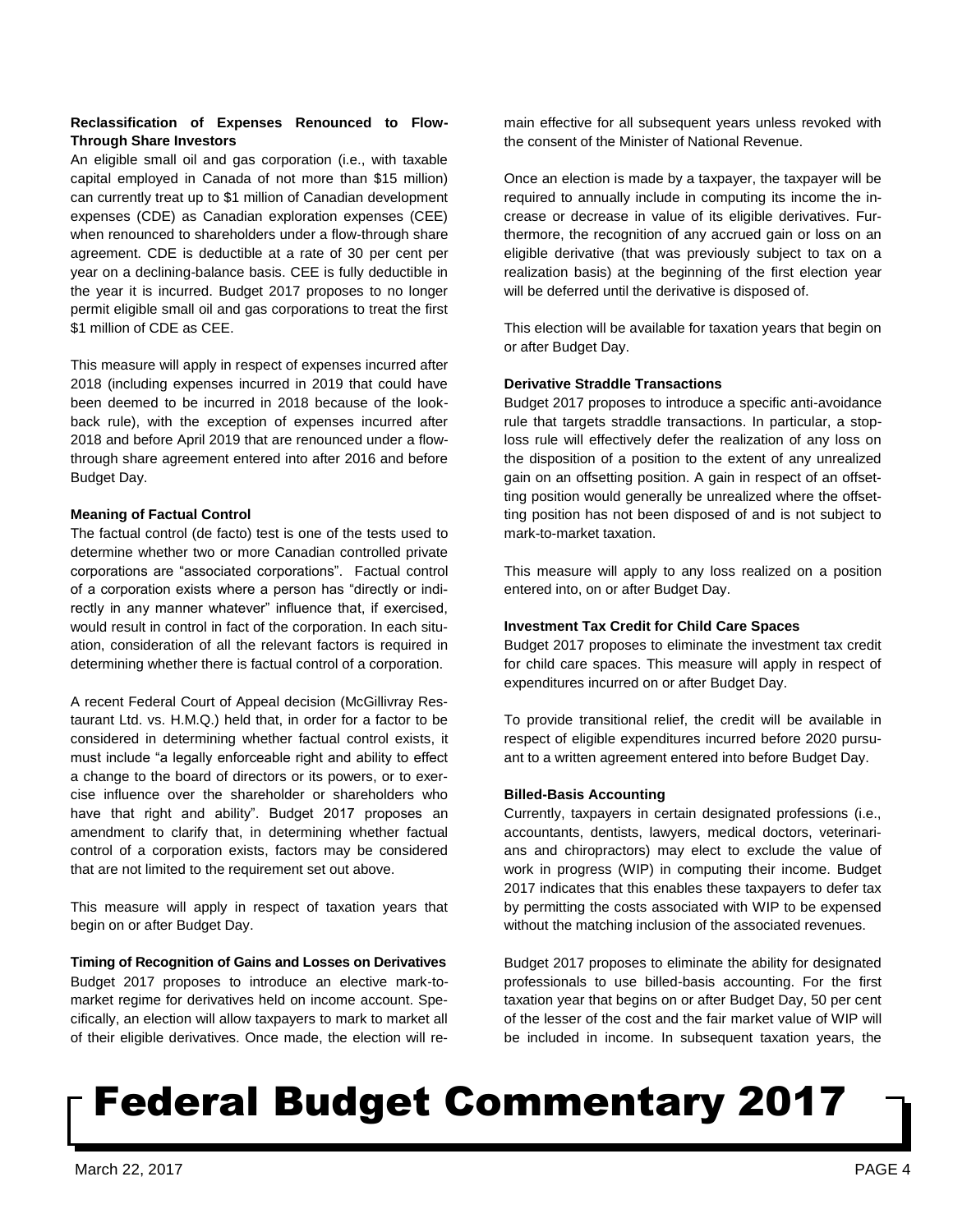lesser of the cost and the fair market value of WIP will be taken into income.

At present, many professionals either do not account for WIP in their financial accounts, or account for WIP at its expected billing amount, using staff and partner billing rates, rather than cost. These professionals will be required to determine the cost of their WIP in order to comply with these new provisions.

It is unclear how the cost of WIP is to be determined. Hopefully, this will be clarified as the proposal proceeds through the legislative process.

This measure will be effective for taxation years that begin on or after Budget Day, phased in as indicated above.

## **Cash Purchase Tickets**

At present, farmers delivering listed grain (i.e., wheat, oats, barley, rye, flaxseed, rapeseed or canola) to the operator of a licensed elevator may choose to receive a cash purchase ticket (or certain other prescribed forms of settlement). This can be payable in the following taxation year, in which case the farmer defers reporting the income to the following year.

Budget 2017 indicates that the deregulation of the grain marketing regime and commercialization of the Canadian Wheat Board calls into question whether a clear policy rationale for this tax deferral remains. A consultation will be undertaken to assess the ongoing utility, and potential elimination, of this tax deferral, including possible transitional rules.

Comments may be submitted by May 24, 2017 to: consultation\_tax\_2017@canada.ca.

## **Private Corporations: Things to Come**

Although no changes were proposed, Budget 2017 indicated that the review of federal tax expenditures highlighted a number of issues regarding tax planning strategies using private corporations. The strategies identified are:

- Sprinkling income using private corporations, to family members who are subject to lower personal tax rates.
- Holding a passive investment portfolio inside a private corporation, which may be financially advantageous due to the fact that corporate income tax rates facilitate accumulation of earnings that can be invested in a passive portfolio.
- Converting a private corporation's regular income into capital gains, resulting in lower tax rates.

The Government is further reviewing the use of tax planning strategies involving private corporations that inappropriately reduce personal taxes of high-income earners. The Government will also consider whether there are features of the current income tax system that have an inappropriate, adverse impact on genuine business transactions involving family members.

The Government intends to release a paper in the coming months setting out the nature of these issues in more detail as well as proposed policy responses.

# **C. International Tax**

The Budget papers summarize recent activity combatting international tax avoidance and evasion, reaffirming Canada's commitment to various international initiatives, including the Base Erosion Profit Shifting (BEPS) project of the OECD.

Budget 2017 proposes only one new International measure, extending international anti-avoidance rules to foreign branches of Canadian life insurers.

# **D. Sales and Excise Tax**

## **Taxi and Ride-Sharing Services**

Budget 2017 proposes to amend the definition of a taxi business to include all persons engaged in a business of transporting passengers for fares by motor vehicle within a municipality and its environs where the transportation is arranged for or coordinated through an electronic platform or system, such as a mobile application or website. As taxi businesses do not qualify for the small supplier exemption, they are required to register for, and collect, GST/HST.

These changes will only apply to transportation that is supplied in the course of a commercial activity. These changes will not apply to a school transportation service for elementary or secondary students or a sightseeing service.

It seems likely this proposal was intended, at least in part, to resolve ongoing uncertainty of the GST/HST status of services such as Uber.

This proposal will be effective July 1, 2017.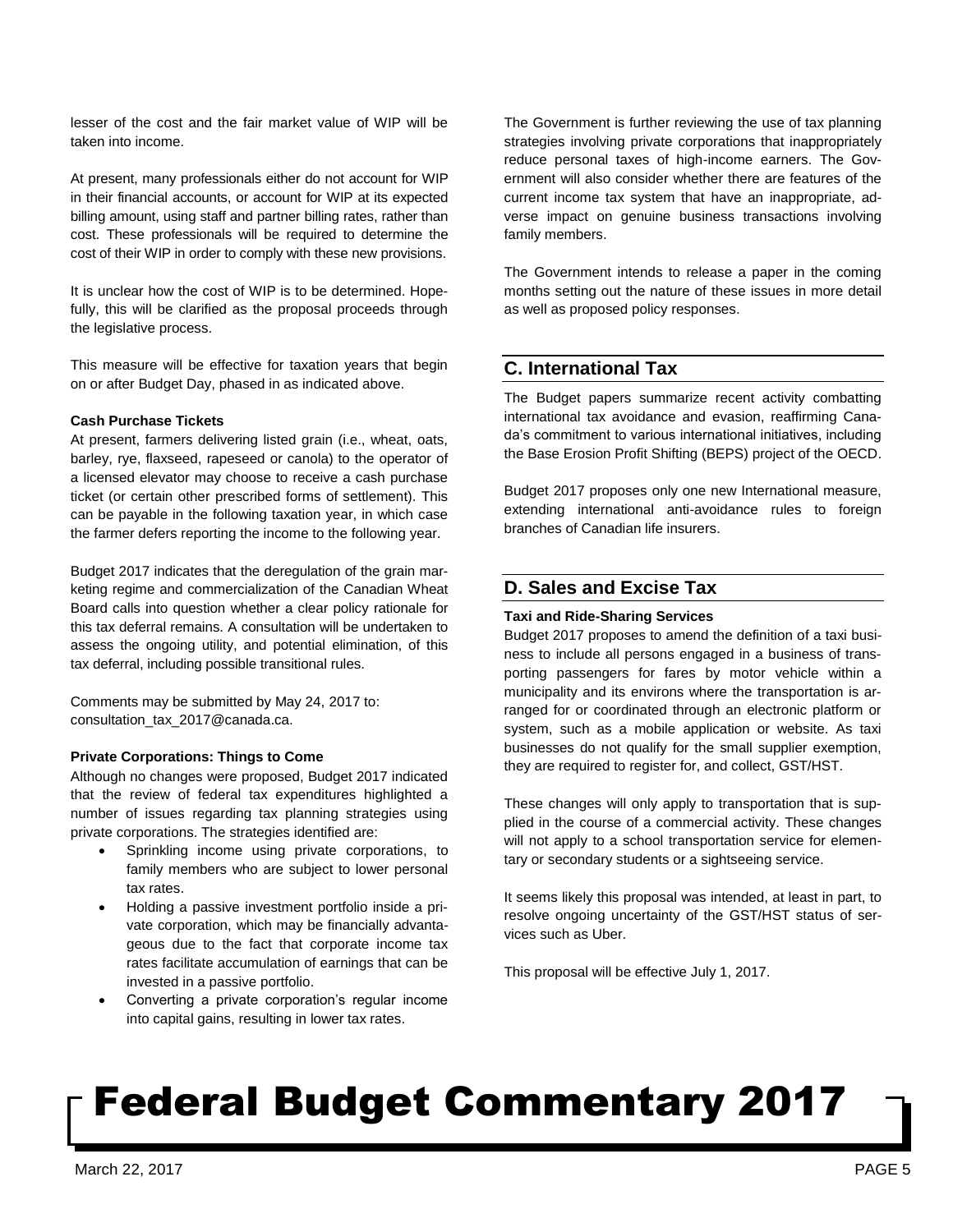## **Naloxone**

Budget 2017 proposes to address an issue related to naloxone, a drug used to treat opioid (e.g. fentanyl) overdose. At present, the drug is GST/HST free only when issued under a prescription, and not when used in emergency situations with no prescription. Budget 2017 proposes to add naloxone to the list of GST/HST-free prescription drugs used to treat life-threatening conditions.

The measure will generally come into effect on March 22, 2016, with exceptions for pre-Budget Day situations where GST/HST has already been charged, collected, remitted or paid.

#### **Tour Package Accommodations**

Budget 2017 proposes to repeal the GST/HST rebate available to non-residents for the GST/HST that is payable in respect of the accommodation portion of eligible tour packages. The Budget indicates that the Government will invest in enhanced tourism marketing.

This repeal will generally apply in respect of supplies of tour packages or accommodations made after Budget Day. As a transitional measure, the rebate will continue to be available in respect of a supply of a tour package or accommodations made before January 1, 2018 if all of the consideration for the supply is paid before January 1, 2018.

#### **Tobacco Taxation**

Budget 2017 proposes to eliminate the tobacco manufacturers' surtax. In order to maintain the intended tax burden of the manufacturers' surtax on tobacco products, Budget 2017 also proposes to increase tobacco excise duty rates, effective the day after Budget Day. The increased excise taxes will apply to inventory of tobacco products at the end of Budget Day, to be remitted by May 31, 2017.

### **Alcohol Taxation**

Budget 2017 proposes that excise duty rates on alcohol products be increased by 2 per cent effective the day after Budget Day, in respect of duty that becomes payable after that date. No special inventory tax will apply to alcohol products on which duty has been paid. In order to maintain their effectiveness, it is also proposed that the rates be automatically adjusted by the Consumer Price Index on April 1 of every year, starting in 2018.

# **E. Other Measures**

## **Corporate and Beneficial Ownership Transparency**

The Government will collaborate with provinces and territories to put in place a national strategy to strengthen the transparency of legal persons and legal arrangements and improve the availability of beneficial ownership information.

These actions are aimed to give law enforcement and other authorities timely access to the information needed to crack down on money laundering, terrorist financing and tax evasion and to combat tax avoidance.

### **Electronic Distribution of T4 Information Slips**

Budget 2017 proposes to allow employers to distribute T4 (Statement of Remuneration Paid) information slips electronically to current active employees without having to obtain express consent from those employees in advance. Required privacy safeguards will be specified by the Minister of National Revenue. Paper T4s will continue to be required for some employees.

This measure will apply in respect of T4s issued for the 2017 and subsequent taxation years.

### **Employment Insurance**

#### *Caregiving*

Budget 2017 proposes to create a new Employment Insurance (EI) caregiving benefit. The new benefit will give eligible caregivers up to 15 weeks of EI benefits while they are temporarily away from work to support or care for a critically ill or injured family member.

### *Training*

Budget 2017 indicates that, currently, a large number of unemployed and underemployed Canadians are not eligible for Employment Insurance (EI)-funded training under the Labour Market Development Agreements. Budget 2017 also proposes to invest an additional \$900 million over six years, starting in 2017–18, for new Workforce Development Agreements.

The Workforce Development Agreements, which will consolidate the existing Canada Job Fund Agreements, the Labour Market Agreements for Persons with Disabilities and the Targeted Initiative for Older Workers, will make transfers to the provinces and territories simpler and more flexible.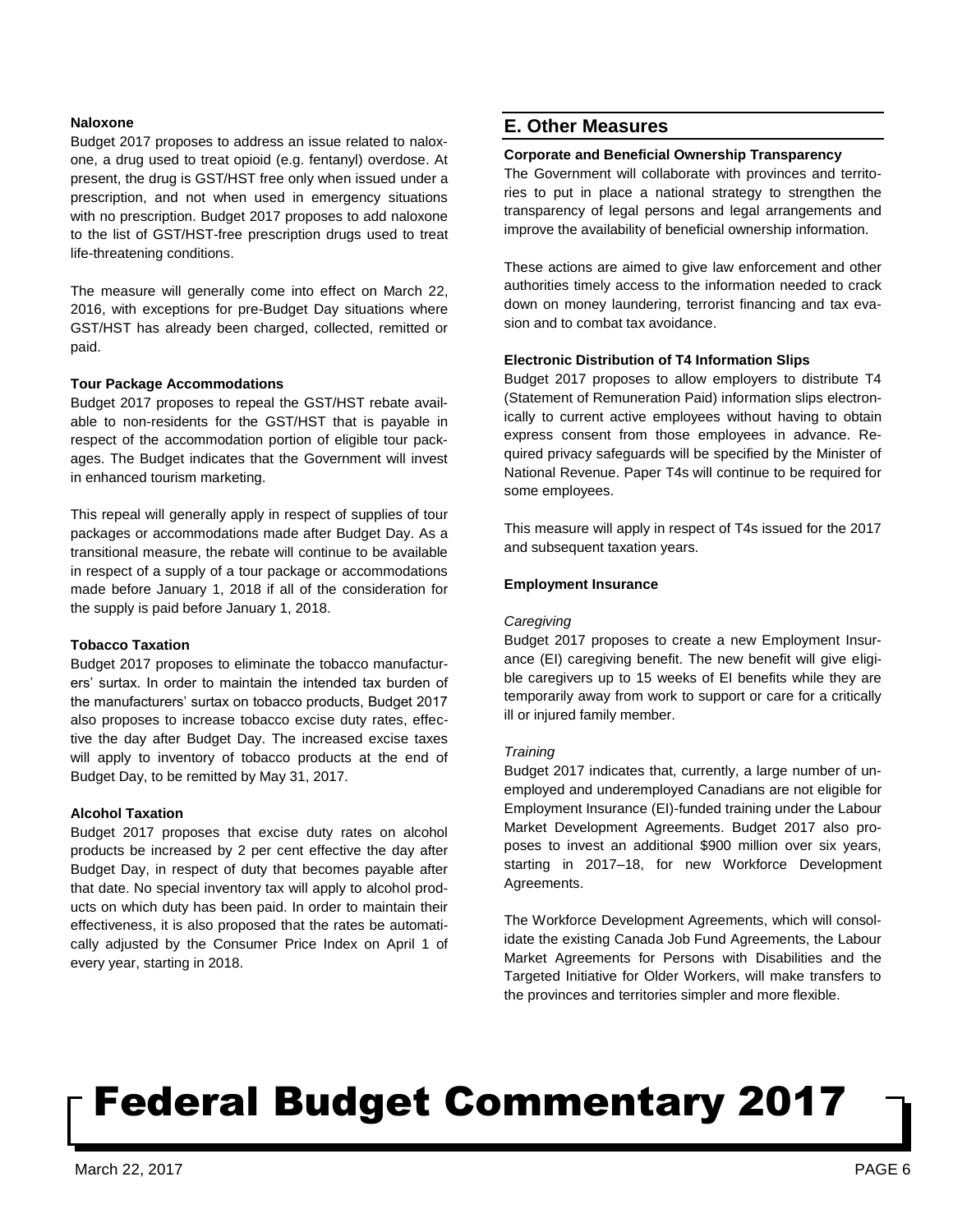In addition to these investments, the Government proposes an amendment to broaden worker eligibility for programs and services under the Labour Market Development Agreements, allowing even more Canadians, especially underrepresented groups, to access EI-funded skills training and employment supports.

### *Flexibility*

Budget 2017 proposes to make EI parental benefits more flexible. Proposed changes will allow parents to choose to receive EI parental benefits over an extended period of up to 18 months at a lower benefit rate of 33 per cent of average weekly earnings. EI parental benefits will continue to be available at the existing benefit rate of 55 per cent over a period of up to 12 months.

Budget 2017 also proposes to allow women to claim EI maternity benefits up to 12 weeks before their due date (expanded from the current standard of 8 weeks).

### *Premiums*

Budget 2017 indicates that the EI premium rates are expected to increase to \$1.68 per \$100 of insurable earnings, commencing in 2018-2019.

## **Adult Learners**

Budget 2017 announced numerous measures intended to enhance the ability of adult students to pursue educational updates. These include:

- expansion of eligibility for Canada Student Grants for students attending school part-time;
- increasing the threshold for eligibility for Canada Student Loans for part-time students;
- a three-year pilot project to test new approaches to make it easier for adult learners to qualify for Canada Student Loans and Grants, starting in the 2018– 2019 academic year;
- enhancing the ability of EI claimants to pursue selffunded training while maintaining their EI status; and
- establishing a new organization to support skills development and measurement in Canada.

## **Business Fees**

Budget 2017 indicates that the Government is proposing to make changes to the legislative framework governing fee setting for government services. The proposed changes are intended to streamline the fee setting process while ensuring continued accountability and oversight. In addition, an automatic inflation escalator is proposed to allow existing business fees to keep pace with costs. Details of specific fees are not included in Budget 2017.

# **Canada Savings Bonds (CSB) Phasing Out**

Budget 2017 announces that the Government will discontinue the sales of new CSBs in 2017. Existing CSBs will be unchanged.

### **Increased Funding for CRA**

Budget 2017 will invest an additional \$523.9 million over five years to prevent tax evasion and improve tax compliance. The investment will be used to fund initiatives and extend existing programs such as:

- increasing verification activities;
- hiring additional auditors and specialists with a focus on the underground economy;
- developing robust business intelligence infrastructure and risk assessment systems to target highrisk international tax and abusive tax avoidance cases; and
- improving the quality of investigative work that targets criminal tax evaders.

# **F. Previously Announced Measures**

Budget 2017 confirms the Government's intention to proceed with the following previously announced tax and related measures, as modified to take into account consultations and deliberations since their release:

- measures announced on October 3, 2016 to improve fairness in relation to the capital gains exemption on the sale of a principal residence;
- the measure announced in Budget 2016 on information-reporting requirements for certain dispositions of an interest in a life insurance policy;
- legislative proposals released on September 16, 2016, relating to income tax technical amendments;
- legislative and regulatory proposals released on July 22, 2016 relating to the Goods and Services Tax/Harmonized Sales Tax; and
- measures confirmed in Budget 2016 relating to the Goods and Services Tax/Harmonized Sales Tax joint venture election.

Budget 2017 also reaffirms the Government's commitment to move forward as required with technical amendments to improve the certainty of the tax system. No details were provided.